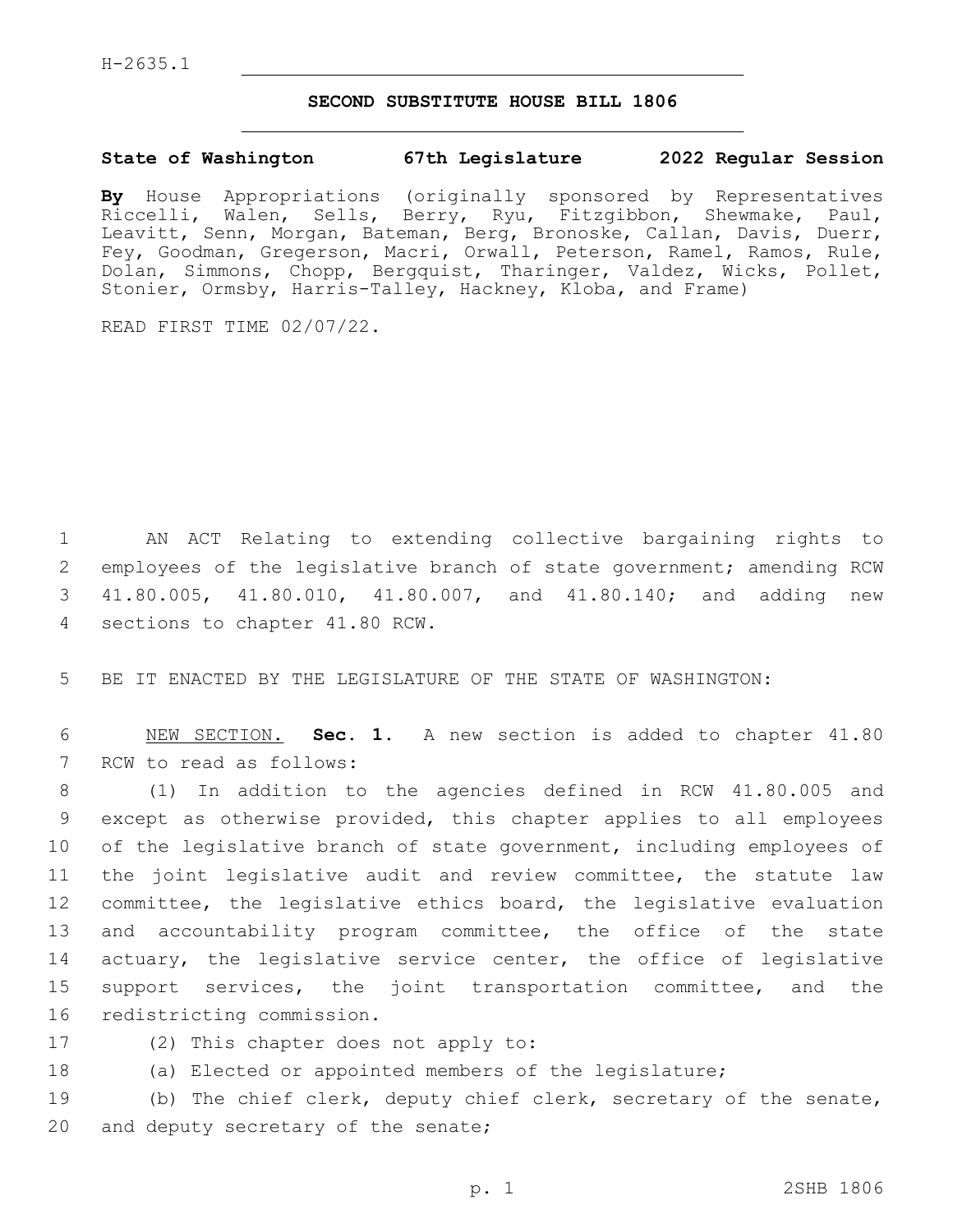(c) Directors and assistant directors of legislative staff work groups, and administrators, directors, and members of committees, 3 boards, and commissions;

(d) Caucus chiefs of staff and caucus deputy chiefs of staff;

 (e)(i)(A) Counsel for the house of representatives and the senate that provide direct legal advice to the administration of the house of representatives and the senate, respectively; and

 (B) The speaker's attorney and leadership counsel to the minority 9 caucus of the house of representatives.

 (ii) This subsection (2)(e) does not include staff counsel for 11 senate committee services, the office of program research, or the 12 caucuses;

 (f) Commissioners of the Washington state redistricting 14 commission; and

 (g) Employees hired on a temporary or seasonal basis, except for legislative and committee assistants, session aides, and security personnel, temporarily hired by the house of representatives or the 18 senate for the legislative session.

 NEW SECTION. **Sec. 2.** A new section is added to chapter 41.80 20 RCW to read as follows:

 (1) Except as otherwise provided in this chapter, the matters subject to bargaining for legislative branch employees under section 1 of this act include: Wages, hours, employment protections pursuant to subsection (5) of this section, and other terms and conditions of employment, and the negotiation of any question arising under a 26 collective bargaining agreement.

 (2) The employer is not required to bargain over matters pertaining to any matters relating to retirement benefits, health care benefits, or other employee insurance benefits.

 (3) The employer and the exclusive bargaining representative shall not bargain over matters pertaining to management rights 32 established in RCW 41.80.040.

 (4) Except as otherwise provided in this chapter, if a conflict exists between policies adopted by the legislature, relating to wages, hours, and terms and conditions of employment and a collective bargaining agreement negotiated under this chapter, the collective bargaining agreement shall prevail. A provision of a collective bargaining agreement that conflicts with the terms of a statute, or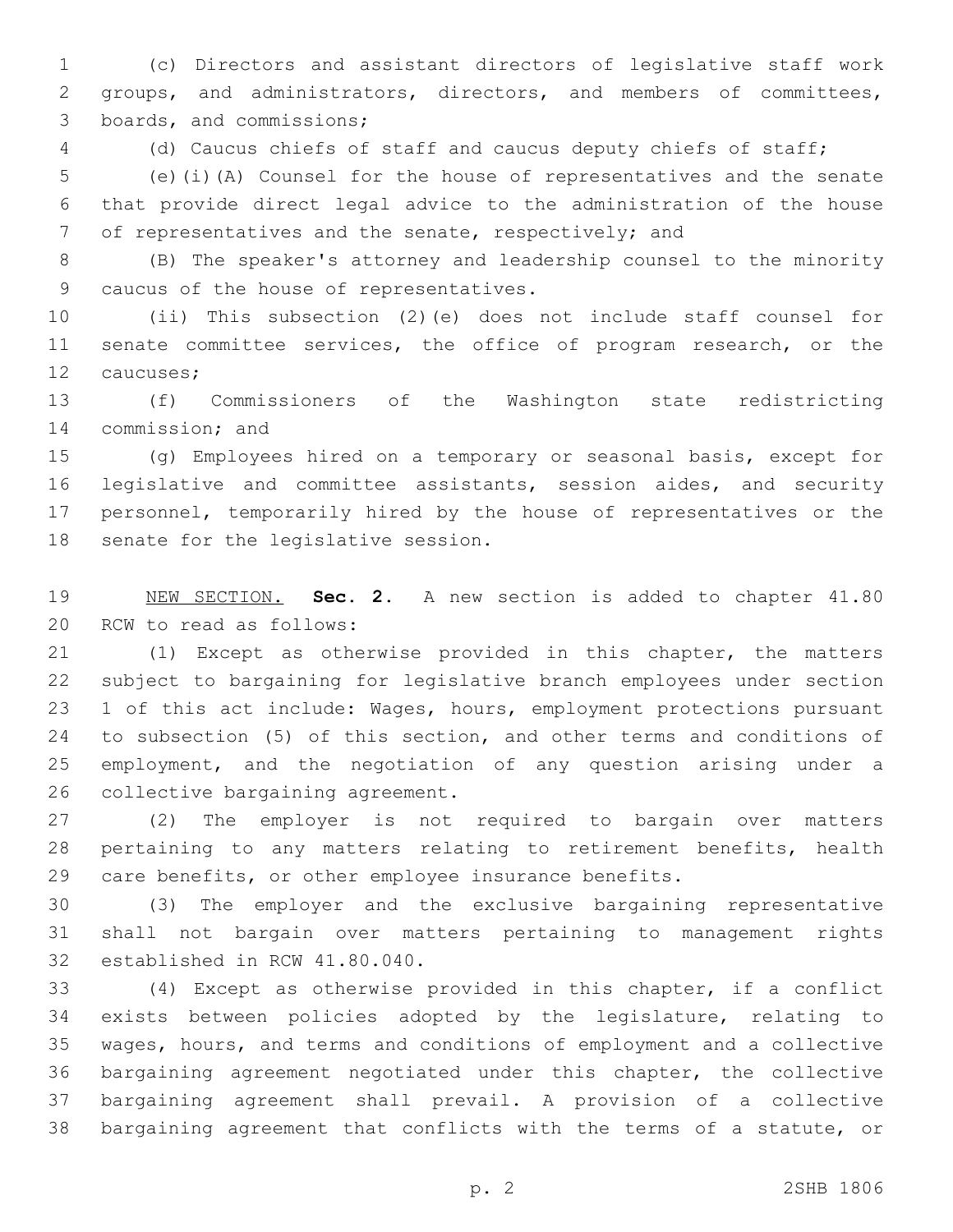resolution, or concurrent resolution adopted by the legislature, is 2 invalid and unenforceable.

 (5) Any collective bargaining agreement negotiated under this section must provide a process and specific procedures for handling allegations and complaints of sexual harassment against a member of the legislature. The process and procedures must include:

 (a) Provisions for the participation of a union representative 8 throughout the investigation of the allegation or complaint;

 (b) The right of a legislative employee to decline to work with member that is the subject of the allegation or complaint, with protection from retaliation for exercising that right; and

 (c) The disciplinary actions that will be taken against a legislative member found to have sexually harassed a legislative 14 employee.

 NEW SECTION. **Sec. 3.** A new section is added to chapter 41.80 16 RCW to read as follows:

 For the purpose of negotiating agreements with the exclusive bargaining representative of employees of the legislative branch, as described in section 1 of this act, the secretary of the senate, the chief clerk of the house of representatives, the senate facilities and operations committee, the house executive rules committee, and, if applicable, the administrators or the directors of the joint legislative audit and review committee, the statute law committee, 24 the legislative ethics board, the legislative evaluation and accountability program committee, the office of the state actuary, the legislative service center, the office of legislative support services, the joint transportation committee, and the redistricting 28 commission, shall coordinate with each other to:

 (1) Select a negotiator or negotiators to negotiate on behalf of 30 the legislative branch;

 (2) Create a streamlined process for approving negotiated collective bargaining agreements on behalf of the legislative branch; 33 and

 (3) Create procedures consistent with section 4 of this act for timely submitting requests for funding to the appropriate legislative committees if appropriations are necessary to implement provisions of 37 the collective bargaining agreements.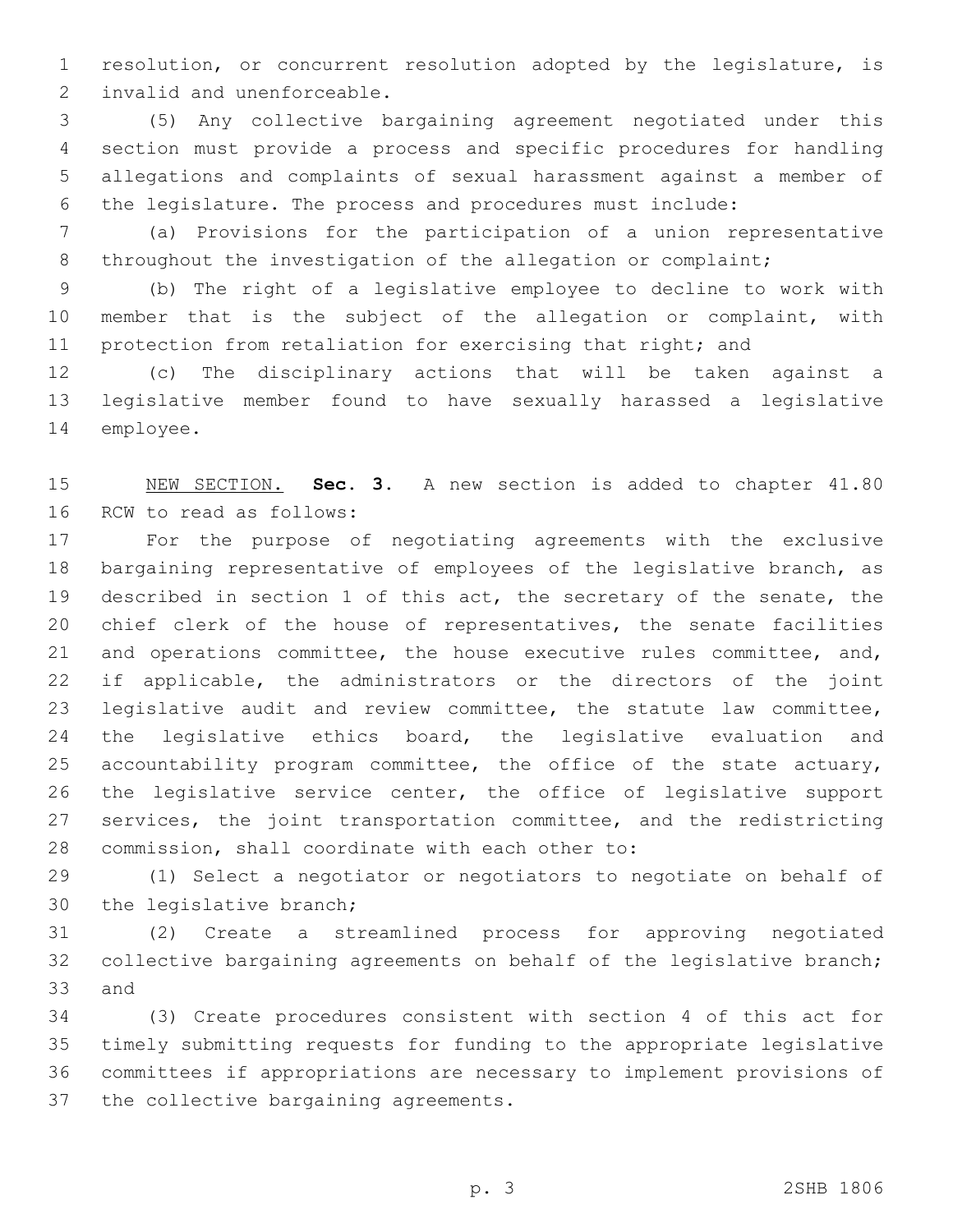NEW SECTION. **Sec. 4.** A new section is added to chapter 41.80 2 RCW to read as follows:

 (1) If appropriations are necessary to implement the compensation and fringe benefit provisions of a collective bargaining agreement reached between the legislative branch and exclusive bargaining representatives of legislative branch employees, the senate, the house of representatives, and the legislative entities specified in section 1 of this act shall submit a request for funds to the appropriate legislative committees according to procedures established as required under section 3 of this act and set forth in this section. Requests for funds necessary to implement the provisions of collective bargaining agreements entered into under section 1 of this act shall not be submitted unless such agreements have been finalized by October 1st prior to the regular legislative 15 session in which the funds are requested.

 (2) The legislature shall approve or reject the submission of the request for funds as a whole. If the legislature rejects or fails to act on the submission, either party may reopen all or part of the agreement or the exclusive bargaining representative may seek to implement the procedures provided for in RCW 41.80.090.

 (3) If, after the compensation and fringe benefit provisions of an agreement are approved by the legislature, a significant revenue shortfall occurs resulting in reduced appropriations, as declared by proclamation of the governor or by resolution of the legislature, all parties shall immediately enter into collective bargaining for a mutually agreed upon modification of the agreement.

 (4) After the expiration date of a collective bargaining agreement negotiated under section 1 of this act, all of the terms and conditions specified in the collective bargaining agreement remain in effect until the effective date of a subsequently negotiated agreement, not to exceed one year from the expiration date stated in the agreement. Thereafter, the legislative branch employer 33 may unilaterally implement according to law.

 NEW SECTION. **Sec. 5.** A new section is added to chapter 41.80 35 RCW to read as follows:

 (1) Collective bargaining negotiations under section 1 of this act must commence no later than July 1st of each even-numbered year.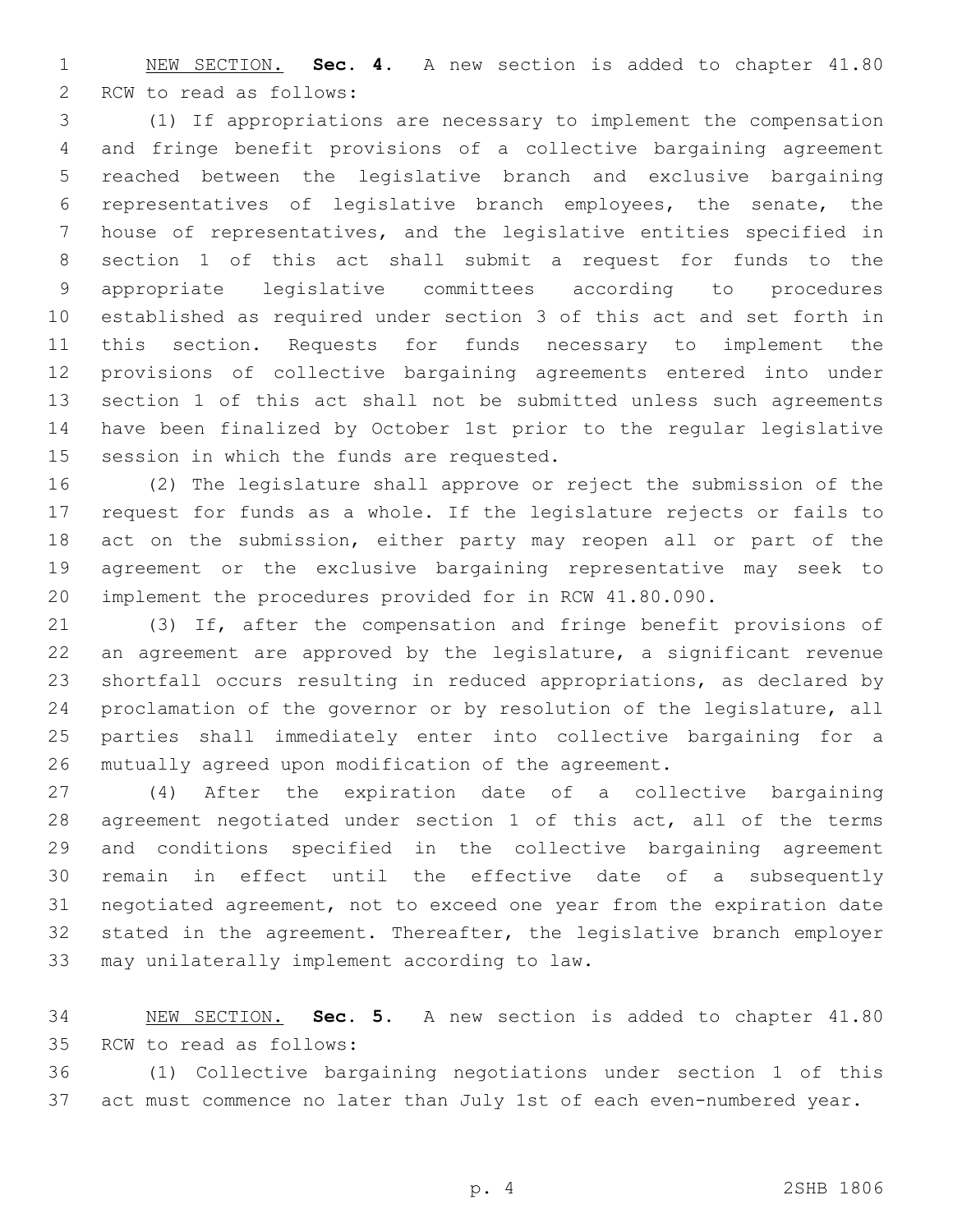(2) Except as provided in subsection (3) of this section, the duration of any collective bargaining agreement under section 1 of 3 this act shall not exceed one fiscal biennium.

 (3) Collective bargaining negotiations under section 1 of this act shall commence no earlier than June 1, 2023. No collective bargaining agreement entered into under section 1 of this act may take effect prior to July 1, 2024. Any collective bargaining agreement that takes effect after July 1, 2024, but prior to July 1, 9 2025, must expire no later than July 1, 2025.

 **Sec. 6.** RCW 41.80.005 and 2021 c 180 s 1 are each amended to read as follows:11

 Unless the context clearly requires otherwise, the definitions in 13 this section apply throughout this chapter.

 (1) "Agency" means any agency as defined in RCW 41.06.020 and covered by chapter 41.06 RCW. "Agency" also includes the assistant attorneys general of the attorney general's office and the administrative law judges of the office of administrative hearings, regardless of whether those employees are exempt under chapter 41.06 19 RCW. The employees of the legislative branch of state government, as described in section 1 of this act, are considered an "agency" for the sole purpose of collective bargaining, regardless of their exemption under chapter 41.06 RCW.

 (2) "Collective bargaining" means the performance of the mutual obligation of the representatives of the employer and the exclusive bargaining representative to meet at reasonable times and to bargain in good faith in an effort to reach agreement with respect to the subjects of bargaining specified under RCW 41.80.020. The obligation to bargain does not compel either party to agree to a proposal or to make a concession, except as otherwise provided in this chapter.

 (3) "Commission" means the public employment relations 31 commission.

 (4) "Confidential employee" means an employee who, in the regular course of his or her duties, assists in a confidential capacity persons who formulate, determine, and effectuate management policies with regard to labor relations or who, in the regular course of his or her duties, has authorized access to information relating to the effectuation or review of the employer's collective bargaining policies, or who assists or aids a manager. "Confidential employee" also includes employees who assist assistant attorneys general who

p. 5 2SHB 1806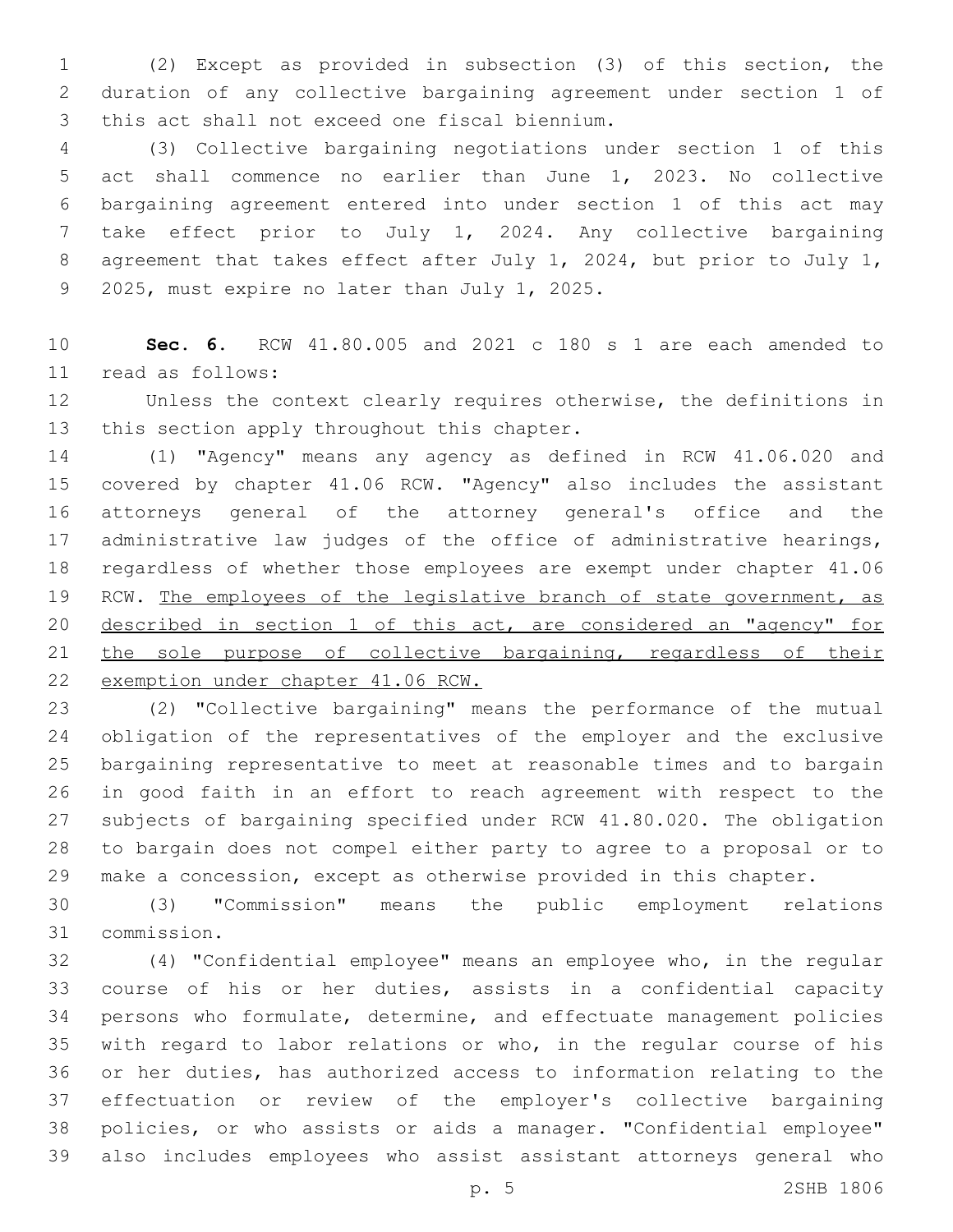advise and represent managers or confidential employees in personnel 2 or labor relations matters.

 (5) "Director" means the director of the public employment relations commission.4

 (6) "Employee" means any employee, including employees whose work has ceased in connection with the pursuit of lawful activities protected by this chapter, covered by chapter 41.06 RCW. "Employee" includes assistant attorneys general of the office of the attorney general and administrative law judges of the office of administrative hearings, regardless of their exemption under chapter 41.06 RCW. 11 "Employee" also includes employees of the legislative branch, as 12 described in section 1 of this act, regardless of their exemption under chapter 41.06 RCW. "Employee" does not include:

 (a) Employees covered for collective bargaining by chapter 41.56 15 RCW;

16 (b) Confidential employees;

(c) Members of the Washington management service;

18 (d) Internal auditors in any agency; or

 (e) Any employee of the commission, the office of financial management, or the office of risk management within the department of 21 enterprise services.

 (7) "Employee organization" means any organization, union, or association in which employees participate and that exists for the purpose, in whole or in part, of collective bargaining with 25 employers.

(8) "Employer" means the state of Washington.26

 (9) "Exclusive bargaining representative" means any employee organization that has been certified under this chapter as the representative of the employees in an appropriate bargaining unit.

 (10) "Institutions of higher education" means the University of Washington, Washington State University, Central Washington University, Eastern Washington University, Western Washington University, The Evergreen State College, and the various state 34 community colleges.

 (11) "Labor dispute" means any controversy concerning terms, tenure, or conditions of employment, or concerning the association or representation of persons in negotiating, fixing, maintaining, changing, or seeking to arrange terms or conditions of employment with respect to the subjects of bargaining provided in this chapter,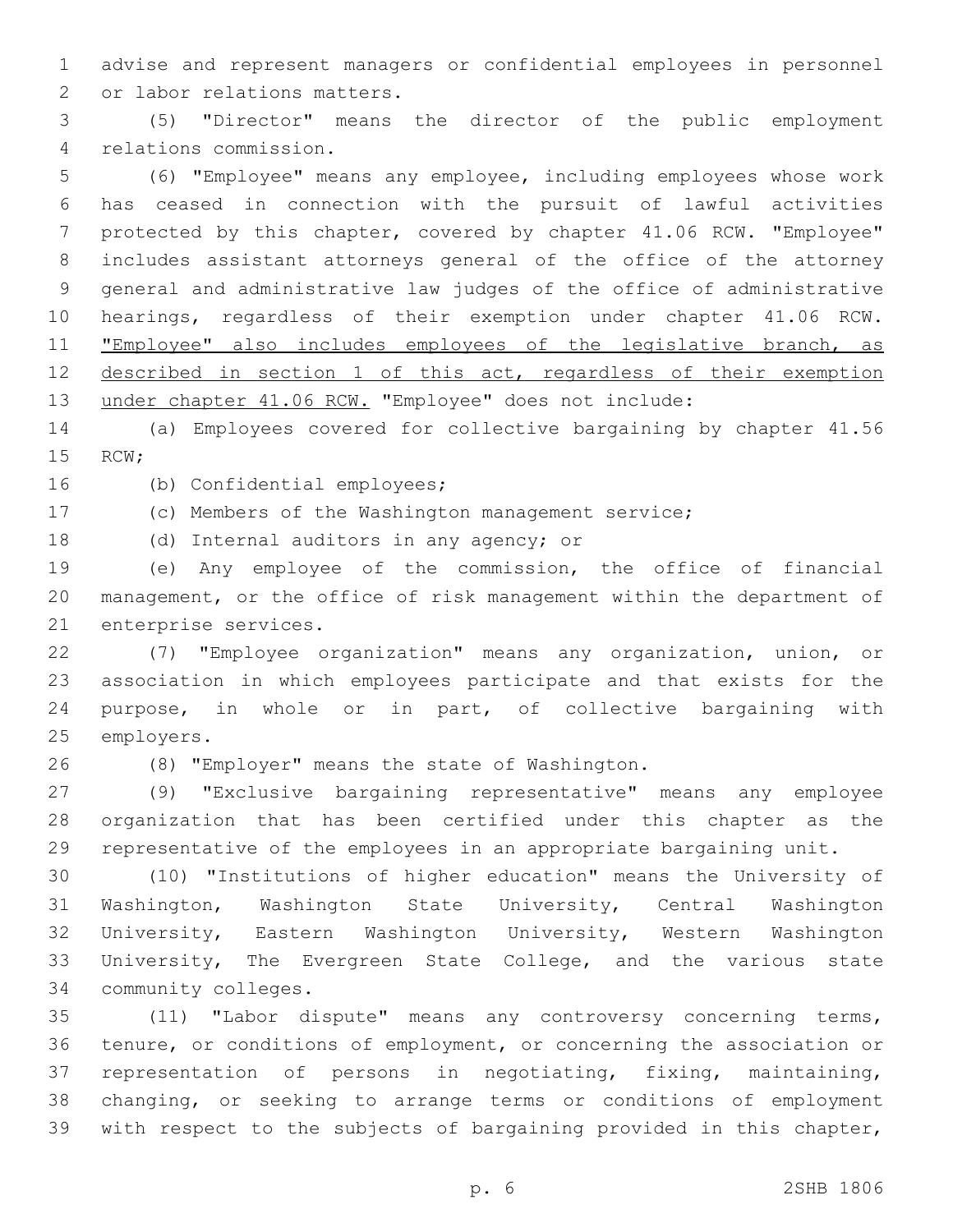regardless of whether the disputants stand in the proximate relation 2 of employer and employee.

(12) "Manager" means "manager" as defined in RCW 41.06.022.

 (13) "Supervisor" means an employee who has authority, in the interest of the employer, to hire, transfer, suspend, lay off, recall, promote, discharge, direct, reward, or discipline employees, or to adjust employee grievances, or effectively to recommend such action, if the exercise of the authority is not of a merely routine nature but requires the consistent exercise of individual judgment. However, no employee who is a member of the Washington management service may be included in a collective bargaining unit established 12 under this section.

 (14) "Unfair labor practice" means any unfair labor practice 14 listed in RCW 41.80.110.

 (15) "Uniformed personnel" means duly sworn police officers employed as members of a police force established pursuant to RCW 17 28B.10.550.

 **Sec. 7.** RCW 41.80.010 and 2021 c 334 s 968 are each amended to 19 read as follows:

 (1) For the purpose of negotiating collective bargaining agreements under this chapter, the employer shall be represented by the governor or governor's designee, except as provided for institutions of higher education in subsection (4) of this section and except as provided for in section 3 of this act for employees of 25 the legislative branch.

 (2)(a)(i) Except as otherwise provided, if an exclusive 27 bargaining representative represents more than one bargaining unit, the exclusive bargaining representative shall negotiate with each employer representative as designated in subsection (1) of this section one master collective bargaining agreement on behalf of all the employees in bargaining units that the exclusive bargaining 32 representative represents.

 (ii) For those exclusive bargaining representatives who represent fewer than a total of five hundred employees each, negotiation shall be by a coalition of all those exclusive bargaining representatives. The coalition shall bargain for a master collective bargaining agreement covering all of the employees represented by the coalition. The governor's designee and the exclusive bargaining representative or representatives are authorized to enter into supplemental

p. 7 2SHB 1806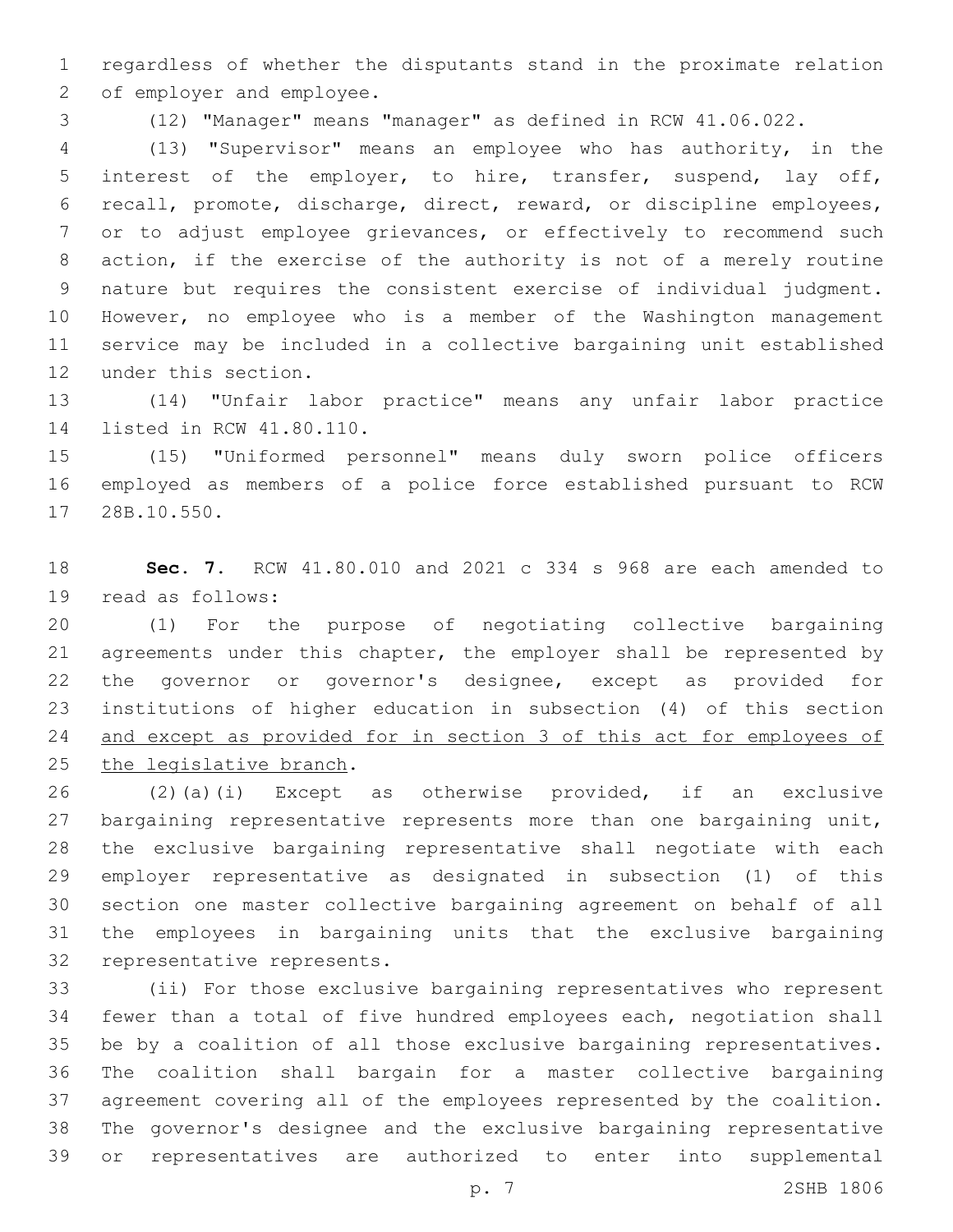bargaining of agency-specific issues for inclusion in or as an addendum to the master collective bargaining agreement, subject to the parties' agreement regarding the issues and procedures for supplemental bargaining. Exclusive bargaining representatives that represent employees covered under chapter 41.06 RCW and exclusive bargaining representatives that represent employees exempt under chapter 41.06 RCW shall constitute separate coalitions and must negotiate separate master collective bargaining agreements. This subsection does not prohibit cooperation and coordination of bargaining between two or more exclusive bargaining representatives.

 (b) This subsection does not apply to exclusive bargaining representatives who represent employees of institutions of higher education, except when the institution of higher education has elected to exercise its option under subsection (4) of this section to have its negotiations conducted by the governor or governor's designee under the procedures provided for general government 17 agencies in subsections (1) through (3) of this section. This subsection also does not apply to exclusive bargaining 19 representatives who represent employees of the legislative branch, as described in section 1 of this act.

 (c) If five hundred or more employees of an independent state elected official listed in RCW 43.01.010 are organized in a bargaining unit or bargaining units under RCW 41.80.070, the official shall be consulted by the governor or the governor's designee before any agreement is reached under (a) of this subsection concerning supplemental bargaining of agency specific issues affecting the 27 employees in such bargaining unit.

 (d) For assistant attorneys general, the governor or the governor's designee and an exclusive bargaining representative shall negotiate one master collective bargaining agreement.

31 (3)(a) The governor shall submit a request for funds necessary to implement the compensation and fringe benefit provisions in the master collective bargaining agreement or for legislation necessary to implement the agreement. Requests for funds necessary to implement the provisions of bargaining agreements shall not be submitted to the 36 legislature by the governor unless such requests:

 $($  ( $(\overline{a})$ )  $(i)$  Have been submitted to the director of the office of 38 financial management by October 1st prior to the legislative session 39 at which the requests are to be considered; and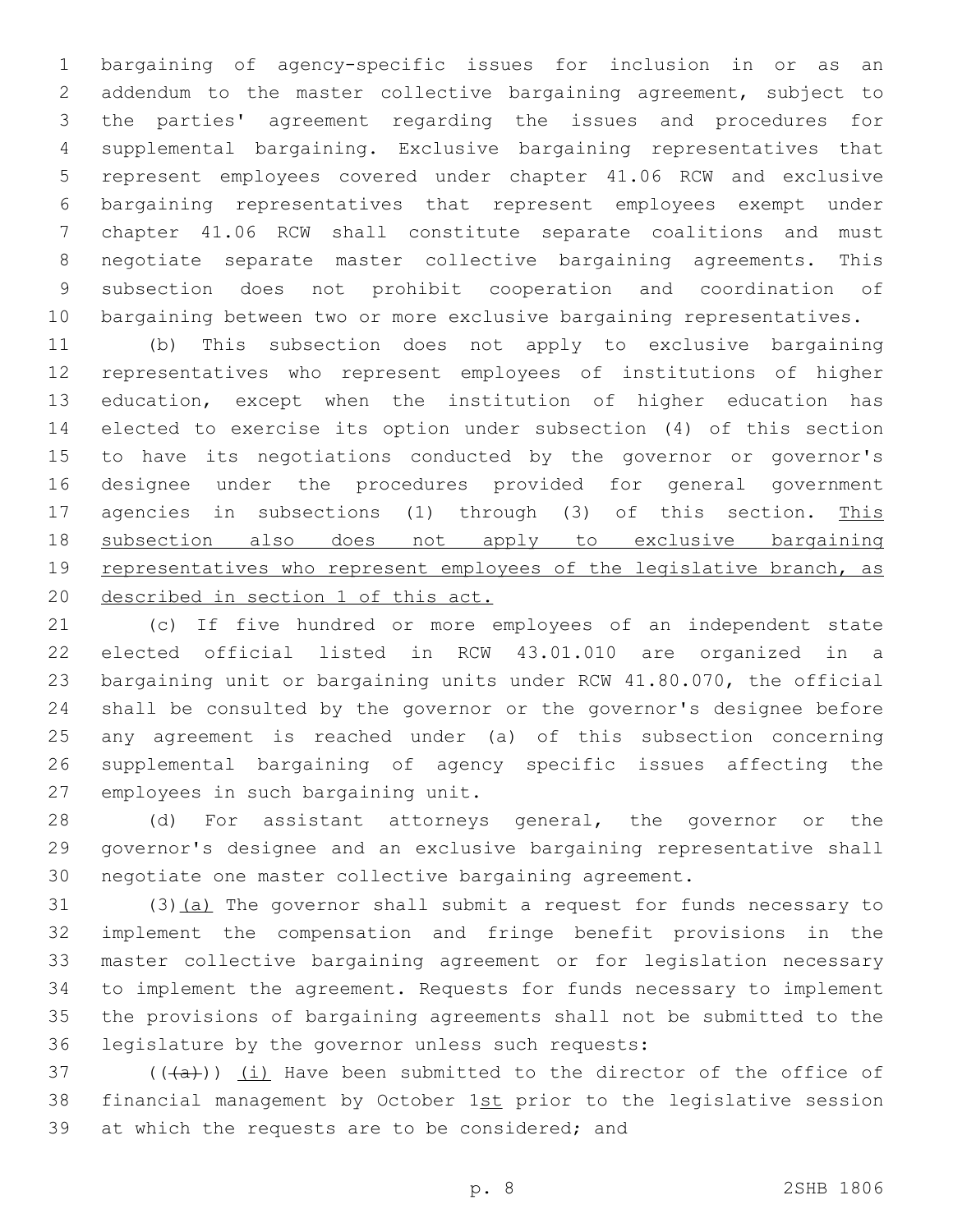1 (((b))) (ii) Have been certified by the director of the office of financial management as being feasible financially for the state.

 The legislature shall approve or reject the submission of the request for funds as a whole. The legislature shall not consider a request for funds to implement a collective bargaining agreement unless the request is transmitted to the legislature as part of the governor's budget document submitted under RCW 43.88.030 and 43.88.060. If the legislature rejects or fails to act on the submission, either party may reopen all or part of the agreement or the exclusive bargaining representative may seek to implement the 11 procedures provided for in RCW 41.80.090.

 (b) This subsection does not apply to the employees of the 13 legislative branch, as described in section 1 of this act.

 (4)(a)(i) For the purpose of negotiating agreements for institutions of higher education, the employer shall be the respective governing board of each of the universities, colleges, or community colleges or a designee chosen by the board to negotiate on 18 its behalf.

 (ii) A governing board of a university or college may elect to have its negotiations conducted by the governor or governor's designee under the procedures provided for general government agencies in subsections (1) through (3) of this section, except that:

 (A) The governor or the governor's designee and an exclusive bargaining representative shall negotiate one master collective bargaining agreement for all of the bargaining units of employees of 26 a university or college that the representative represents; or

 (B) If the parties mutually agree, the governor or the governor's designee and an exclusive bargaining representative shall negotiate one master collective bargaining agreement for all of the bargaining units of employees of more than one university or college that the 31 representative represents.

 (iii) A governing board of a community college may elect to have its negotiations conducted by the governor or governor's designee under the procedures provided for general government agencies in 35 subsections (1) through (3) of this section.

 (b) Prior to entering into negotiations under this chapter, the institutions of higher education or their designees shall consult with the director of the office of financial management regarding financial and budgetary issues that are likely to arise in the 40 impending negotiations.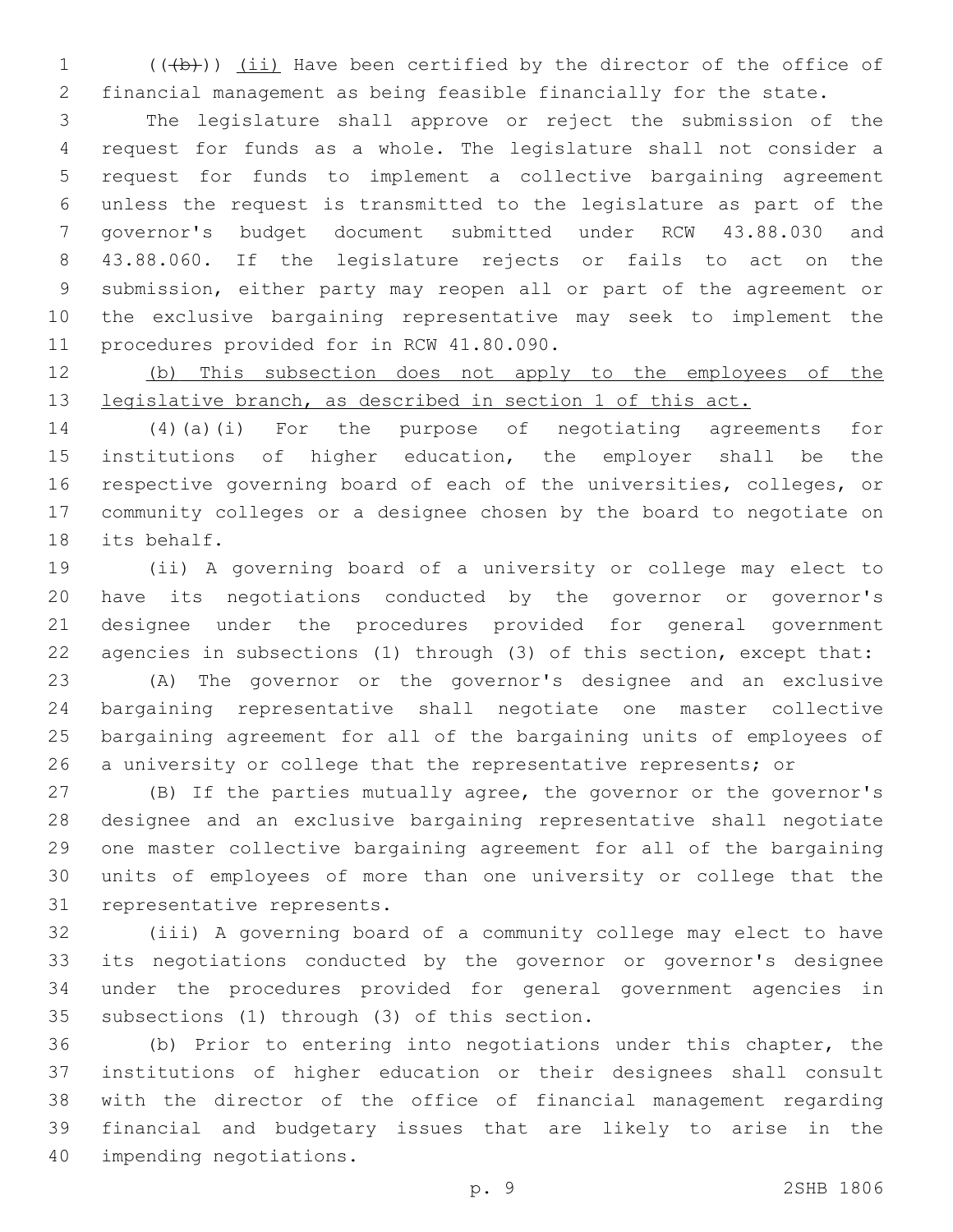(c)(i) In the case of bargaining agreements reached between institutions of higher education other than the University of Washington and exclusive bargaining representatives agreed to under the provisions of this chapter, if appropriations are necessary to implement the compensation and fringe benefit provisions of the bargaining agreements, the governor shall submit a request for such funds to the legislature according to the provisions of subsection (3) of this section, except as provided in (c)(iii) of this 9 subsection.

 (ii) In the case of bargaining agreements reached between the University of Washington and exclusive bargaining representatives 12 agreed to under the provisions of this chapter, if appropriations are necessary to implement the compensation and fringe benefit provisions of a bargaining agreement, the governor shall submit a request for such funds to the legislature according to the provisions of subsection (3) of this section, except as provided in this subsection (4)(c)(ii) and as provided in (c)(iii) of this subsection.

 (A) If appropriations of less than ten thousand dollars are necessary to implement the provisions of a bargaining agreement, a request for such funds shall not be submitted to the legislature by the governor unless the request has been submitted to the director of 22 the office of financial management by October 1st prior to the legislative session at which the request is to be considered.

 (B) If appropriations of ten thousand dollars or more are necessary to implement the provisions of a bargaining agreement, a request for such funds shall not be submitted to the legislature by 27 the governor unless the request:

 (I) Has been submitted to the director of the office of financial 29 management by October 1st prior to the legislative session at which 30 the request is to be considered; and

 (II) Has been certified by the director of the office of financial management as being feasible financially for the state.

 (C) If the director of the office of financial management does not certify a request under (c)(ii)(B) of this subsection as being feasible financially for the state, the parties shall enter into collective bargaining solely for the purpose of reaching a mutually agreed upon modification of the agreement necessary to address the absence of those requested funds. The legislature may act upon the compensation and fringe benefit provisions of the modified collective bargaining agreement if those provisions are agreed upon and

p. 10 2SHB 1806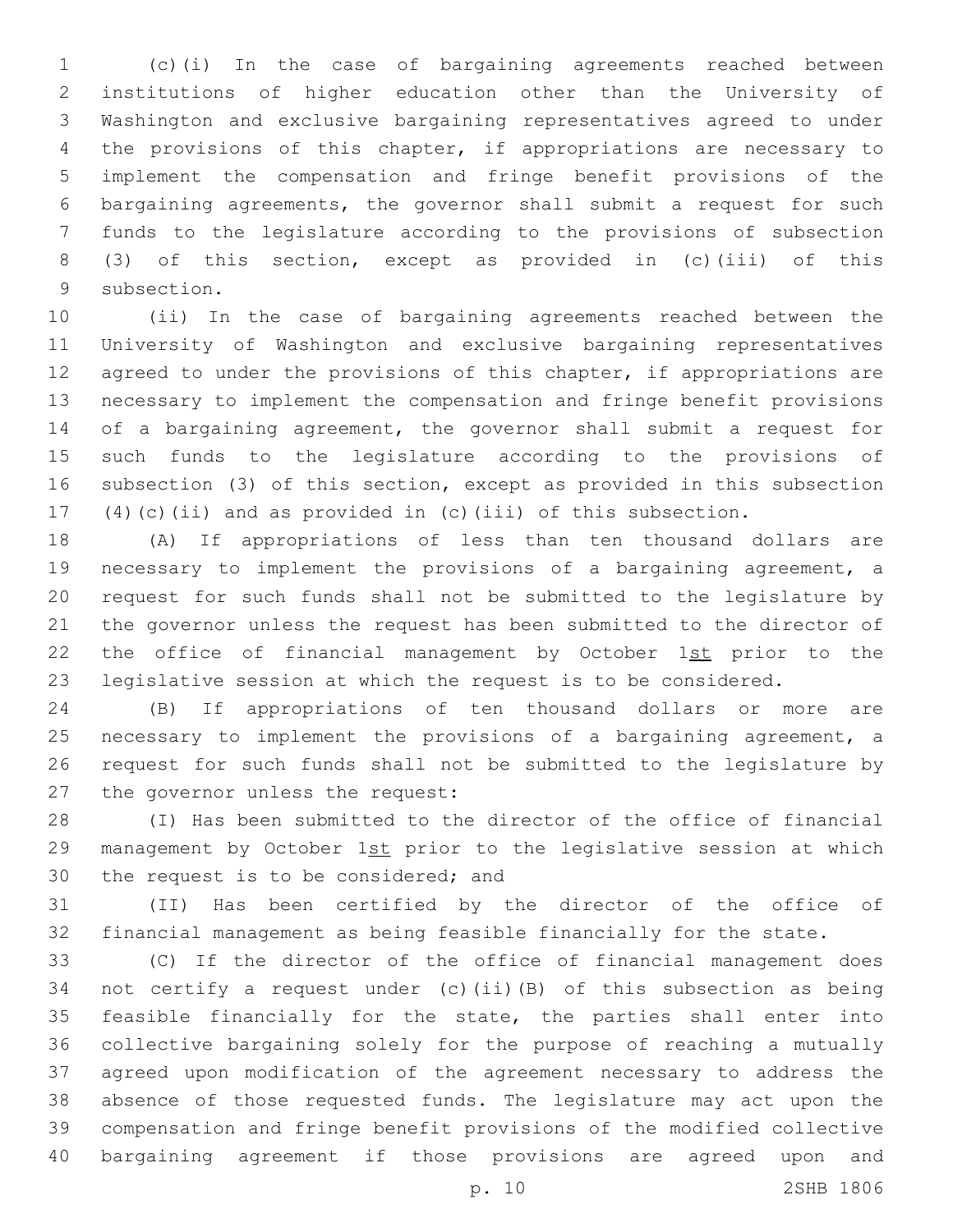submitted to the office of financial management and legislative budget committees before final legislative action on the biennial or supplemental operating budget by the sitting legislature.

 (iii) In the case of a bargaining unit of employees of institutions of higher education in which the exclusive bargaining representative is certified during or after the conclusion of a legislative session, the legislature may act upon the compensation and fringe benefit provisions of the unit's initial collective bargaining agreement if those provisions are agreed upon and submitted to the office of financial management and legislative budget committees before final legislative action on the biennial or supplemental operating budget by the sitting legislature.

 (5) If, after the compensation and fringe benefit provisions of an agreement are approved by the legislature, a significant revenue shortfall occurs resulting in reduced appropriations, as declared by proclamation of the governor or by resolution of the legislature, both parties shall immediately enter into collective bargaining for a mutually agreed upon modification of the agreement.

 (6) After the expiration date of a collective bargaining agreement negotiated under this chapter, all of the terms and conditions specified in the collective bargaining agreement remain in effect until the effective date of a subsequently negotiated agreement, not to exceed one year from the expiration date stated in 24 the agreement. Thereafter, the employer may unilaterally implement 25 according to law.

 (7)(a) For the 2019-2021 fiscal biennium, the legislature may approve funding for a collective bargaining agreement negotiated by a higher education institution and the Washington federation of state employees and ratified by the exclusive bargaining representative before final legislative action on the omnibus appropriations act by 31 the sitting legislature.

32 (b) Subsection (3)(a) $(i)$  and  $((+b))$   $(i)$  of this section do not apply to requests for funding made pursuant to this subsection.

 (8)(a) For the 2021-2023 fiscal biennium, the legislature may approve funding for a collective bargaining agreement negotiated by the governor or governor's designee and the Washington public employees association community college coalition and the general government agencies and ratified by the exclusive bargaining representative before final legislative action on the omnibus 40 appropriations act by the sitting legislature.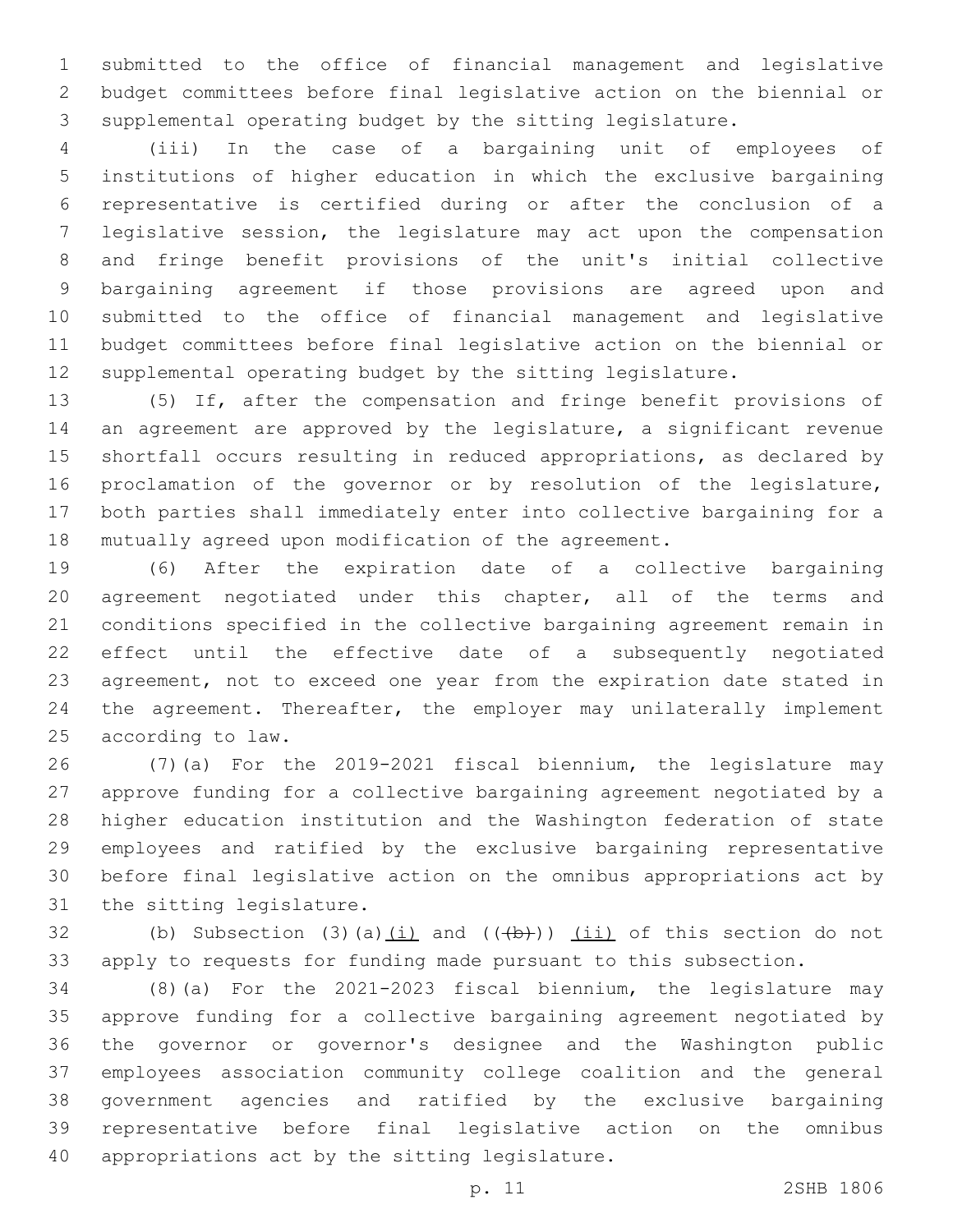(b) For the 2021-2023 fiscal biennium, the legislature may approve funding for a collective bargaining agreement negotiated between Highline Community College and the Washington public employees association and ratified by the exclusive bargaining representative before final legislative action on the omnibus appropriations act by the sitting legislature.6

7 (c) Subsection (3)(a)(i) and (((b))) (ii) of this section does not apply to requests for funding made pursuant to this subsection.

 **Sec. 8.** RCW 41.80.007 and 2017 3rd sp.s. c 23 s 2 are each 10 amended to read as follows:

 (1) A joint committee on employment relations is established, 12 composed of the following members:

 (a) Two members with leadership positions in the house of 14 representatives, representing each of the two largest caucuses;

 (b) The chair and ranking minority member of the house appropriations committee, or its successor, representing each of the 17 two largest caucuses;

 (c) Two members with leadership positions in the senate, 19 representing each of the two largest caucuses;

 (d) The chair and ranking minority member of the senate ways and means committee, or its successor, representing each of the two 22 largest caucuses; and

 (e) One nonvoting member, appointed by the governor, representing 24 the office of financial management.

 (2) The committee shall elect a chairperson and a vice 26 chairperson.

 (3) The governor or a designee shall convene meetings of the committee. The committee must meet at least six times, generally every two months, for the purpose of consulting with the governor or the governor's designee and institutions of higher education on matters related to collective bargaining with state employees 32 conducted under the authority of this chapter and chapters 41.56, 47.64, and 74.39A RCW, but not collective bargaining with employees 34 of the legislative branch. The governor or the governor's designee or the institution of higher education may not share internal bargaining 36 notes.

 (4) In years when master collective bargaining agreements are negotiated, the committee must meet prior to the start of bargaining to identify goals and objectives for public employee collective

p. 12 2SHB 1806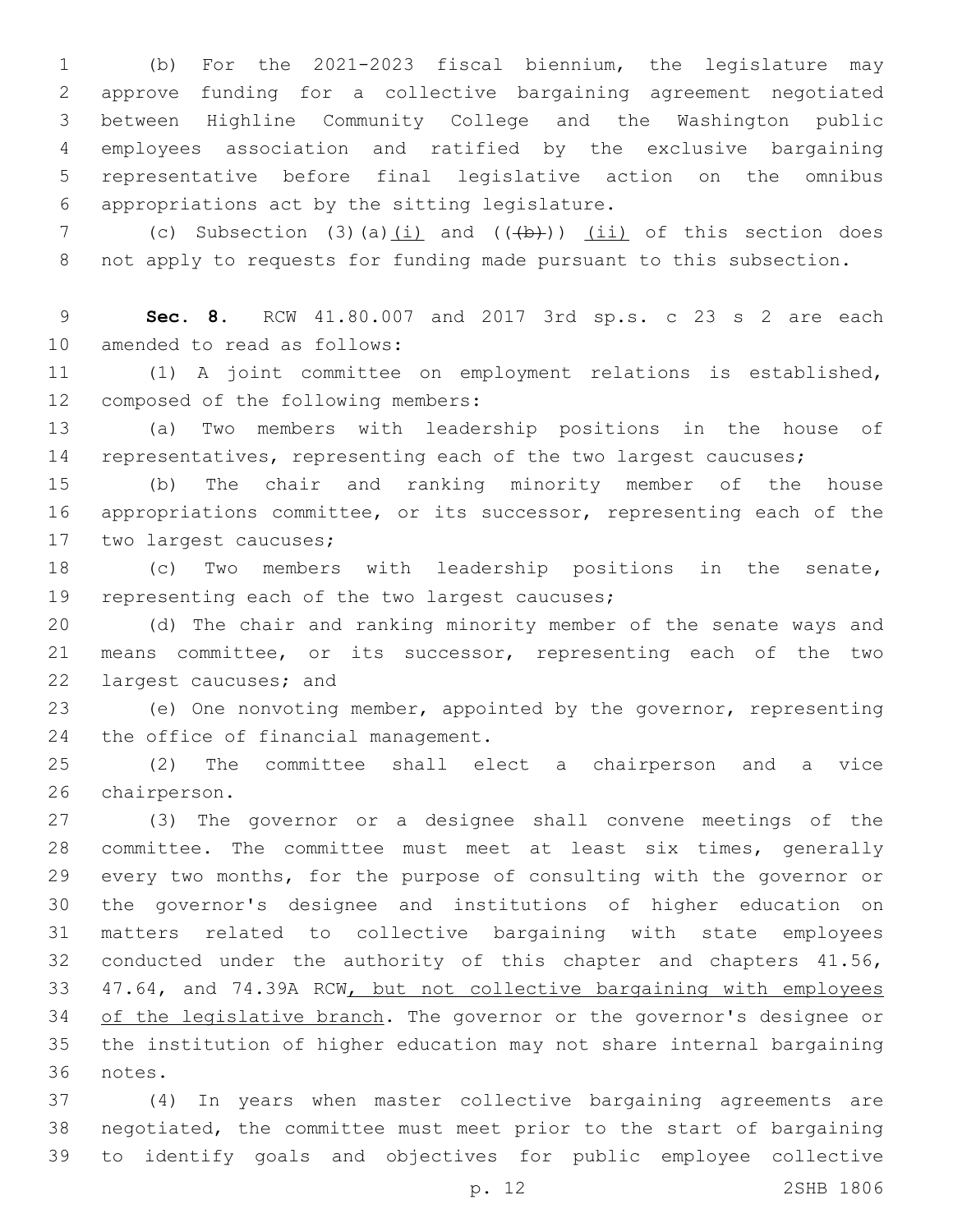bargaining that the governor may take into consideration during 2 negotiations.

 (5) One meeting must be convened following the governor's budget submittal to the legislature to consult with the committee regarding the appropriations necessary to implement the compensation and fringe benefit provisions in the master collective bargaining agreements and to advise the committee on the elements of the agreements and on any 8 legislation necessary to implement the agreements.

 (6) The committee shall, by a majority of the members, adopt rules to govern its conduct as may be necessary or appropriate, including reasonable procedures for calling and conducting meetings 12 of the committee, ensuring reasonable advance notice of each meeting, and providing for the right of the public to attend each such meeting with enumerated exceptions designed to protect the public's interest, the privacy of individuals, and confidential information used or to be used in collective bargaining, including the specific details of 17 bargaining proposals.

 (7) The committee may, by a majority of the members, meet more or less frequently. A quorum of the joint committee is not required for the meeting to take place. Meetings may take place by conference telephone or similar communications equipment so that all persons participating in the meeting can hear each other at the same time. Participation by that method constitutes presence in person at a 24 meeting.

 **Sec. 9.** RCW 41.80.140 and 2016 sp.s. c 36 s 924 are each amended 26 to read as follows:

 (1) The office of financial management's labor relations service account is created in the custody of the state treasurer to be used as a revolving fund for the payment of labor relations services required for the negotiation of the collective bargaining agreements entered into under this chapter. An amount not to exceed one-tenth of one percent of the approved allotments of salaries and wages for all bargaining unit positions in the classified service in each of the agencies subject to this chapter, except the institutions of higher education and employees of the legislative branch as specified in section 1 of this act, shall be charged to the operations appropriations of each agency and credited to the office of financial management's labor relations service account as the allotments are approved pursuant to chapter 43.88 RCW. Subject to the above

p. 13 2SHB 1806